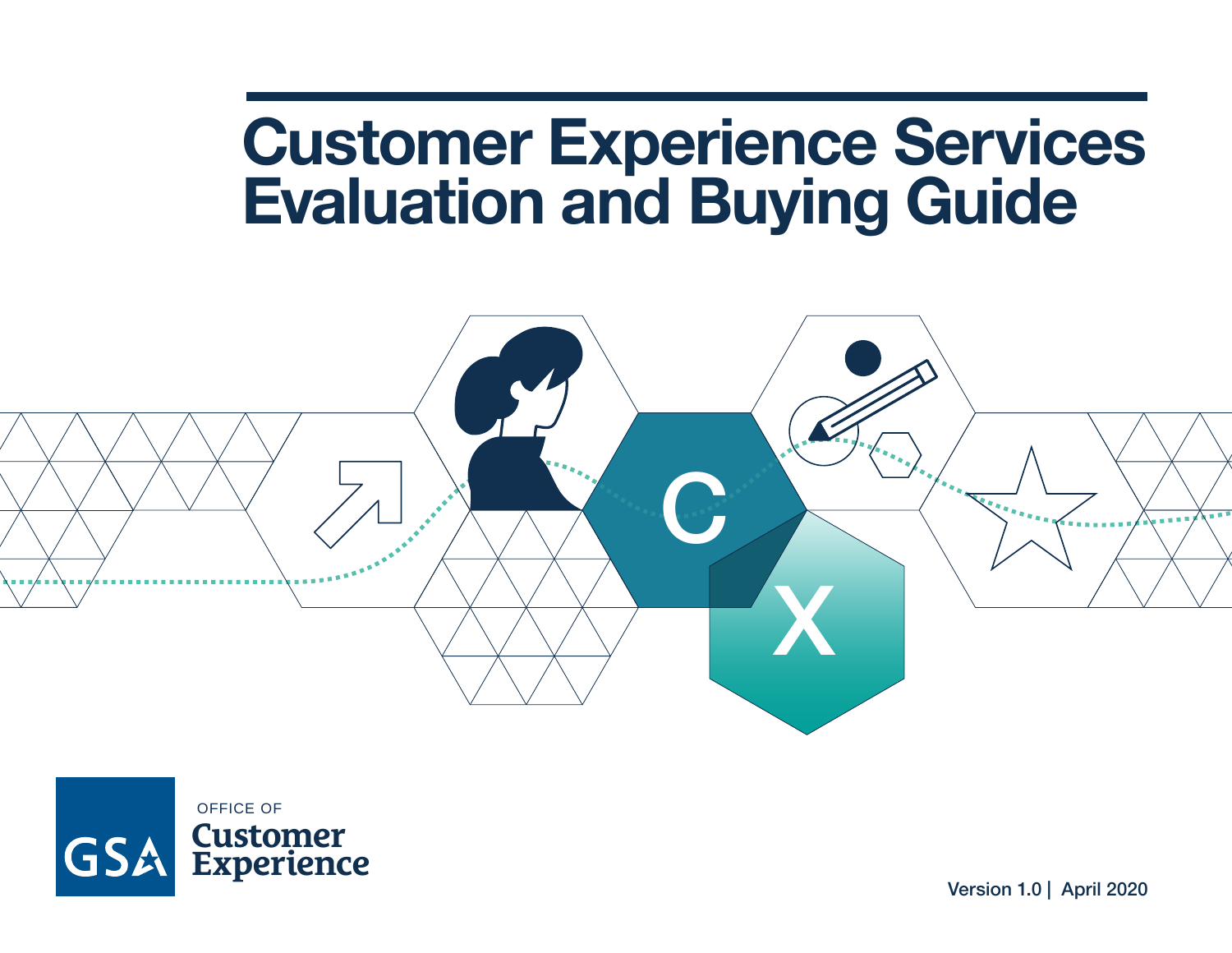## **Customer-first mindset**

The Federal Government is transforming how agencies improve service delivery by putting people at the center of those efforts. A new paradigm for this movement is considering the public as customers. Some agencies are developing how they do business to intentionally take on a customer-first mindset. In addition, new agendas and policies require agencies to measure and improve customer experience (CX). You may represent an agency that is already meeting those requirements and have a thorough understanding of your customers' journeys and needs. Alternatively, your agency may be just getting started, or you may simply be curious about the topic. This guide should be informative for all of these entry points.

Many businesses provide services that they claim are used to understand customer experiences and improve them. Some of these claims are reliable and some may not be. The purpose of this guide is to give evaluation recommendations to representatives of federal agencies as they shop amongst those providers. We provide a dual lens of what to seek and what to be cautious of. The guide orients to leading practices in industry and government, and the Office of Management and Budget's (OMB) annual budget guidance as context for seeking Human-centered Design (HCD) services to understand and improve customer experience.



 $\overline{2}$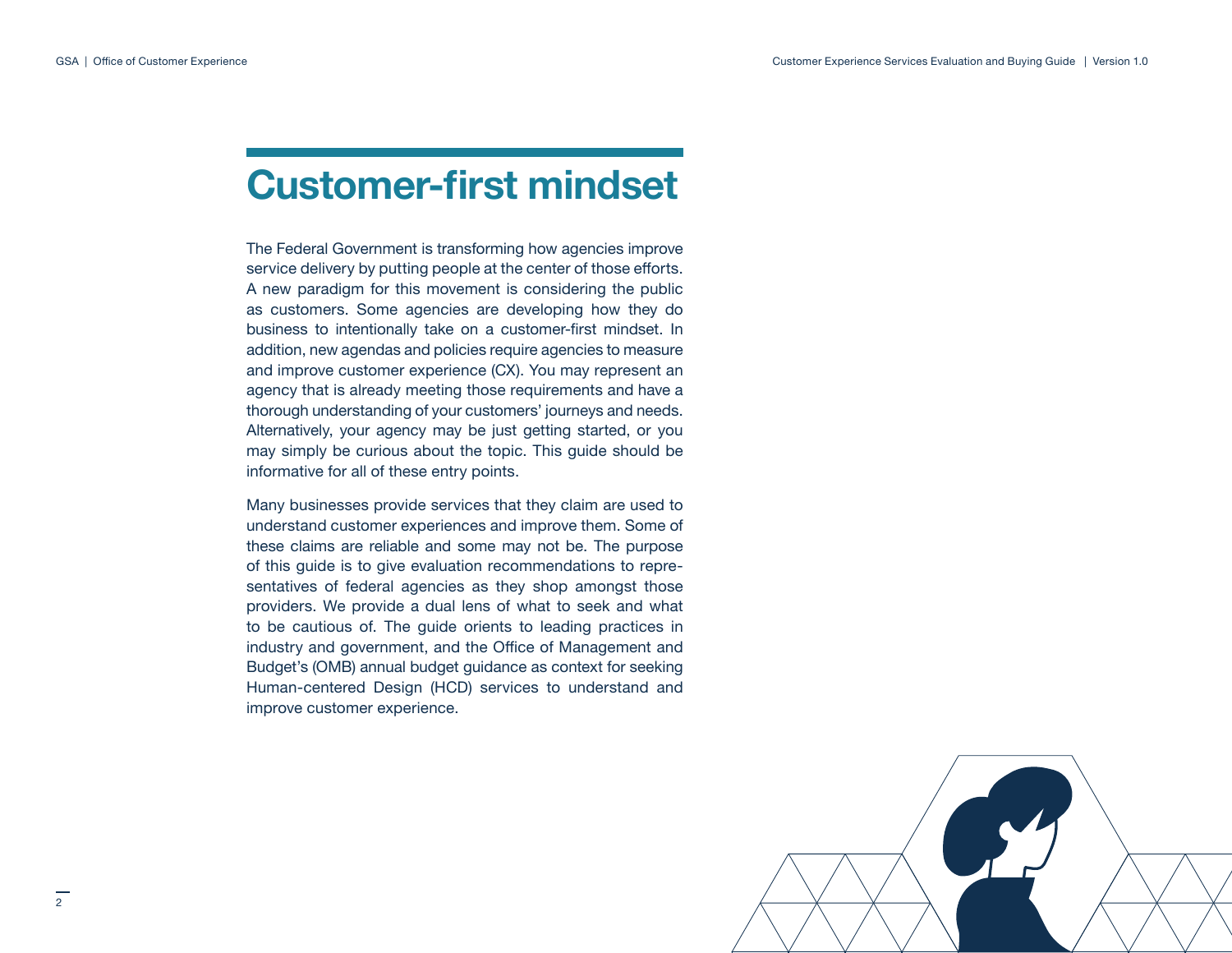## **CX in government**

Customer Experience is an individual's perception of their collective interactions with an organization or a brand. It's not a new concept. As long as people have purchased goods or hired services, businesses and providers have sought to deliver quality experiences. Today, in the private sector, the most successful brands are highly attuned to customer needs and intentionally design experiences to meet and exceed those needs. The Federal Government is taking the cue. Agencies are looking differently at the public they serve. There is renewed attention on what people need from federal services. Furthermore, agencies are showing a commitment to identify service pain points so they can improve them for the customer.

The business of the Federal Government is to serve the American people.<sup>1</sup> The President's Management Agenda (PMA) is the Office of Management and Budget's plan for how the government should transform to deliver on this promise. One of the goals of the PMA is to provide a modern, streamlined, and responsive customer experience across government that is comparable to leading private-sector organizations. The PMA identified 25 High-Impact Service Providers (HISPs) who have numerous and key interactions with taxpayers. These HISPs were tasked to create a CX plan for their program and strategize the best ways to help their customers. OMB, in its annual budget guidance, defined what is required of agencies in a new section titled: "Managing Customer Experience and Improving Service Delivery".<sup>2</sup>

There is a lot to interpret and understand in order to act on it. Many of the HISPs were new to CX and recognized a need for support in order to meet requirements. But there was no guidebook on how to do it. Agencies new to CX have asked fundamental questions, such as:

- Who are our key customers in the CX framework?
- Which services or interactions should we focus on?
- What can and should we try to do in-house versus hiring staff or contractors to help with?
- What qualifications, skills, and experience are we looking for?
- What will they do when they get here?
- Where do we start?

As federal agencies mature in their CX practices, the following CX Roadmap offers an overview and guidance on what agencies should consider as they buy CX services. This guide also provides more specific guidance around the procurement of HCD services, questions to ask, and other factors to look out for when reviewing vendor submissions.

You may be new to CX. If so, welcome. The word customer in CX implies a business transaction, which it can be. However, your customer may be a different stakeholder, a person for whom you're seeking to design a better experience that is not transactional. This person may be an employee or member of the general public. It's important to be clear about which customer segment you're supporting at a given time.

2 Office of Management and Budget, Circular A-11, Section 280. <https://www.whitehouse.gov/wp-content/uploads/2018/06/s280.pdf>

**A note on the term ʻcustomer'**

<sup>1</sup> <https://www.whitehouse.gov/omb/management/pma/>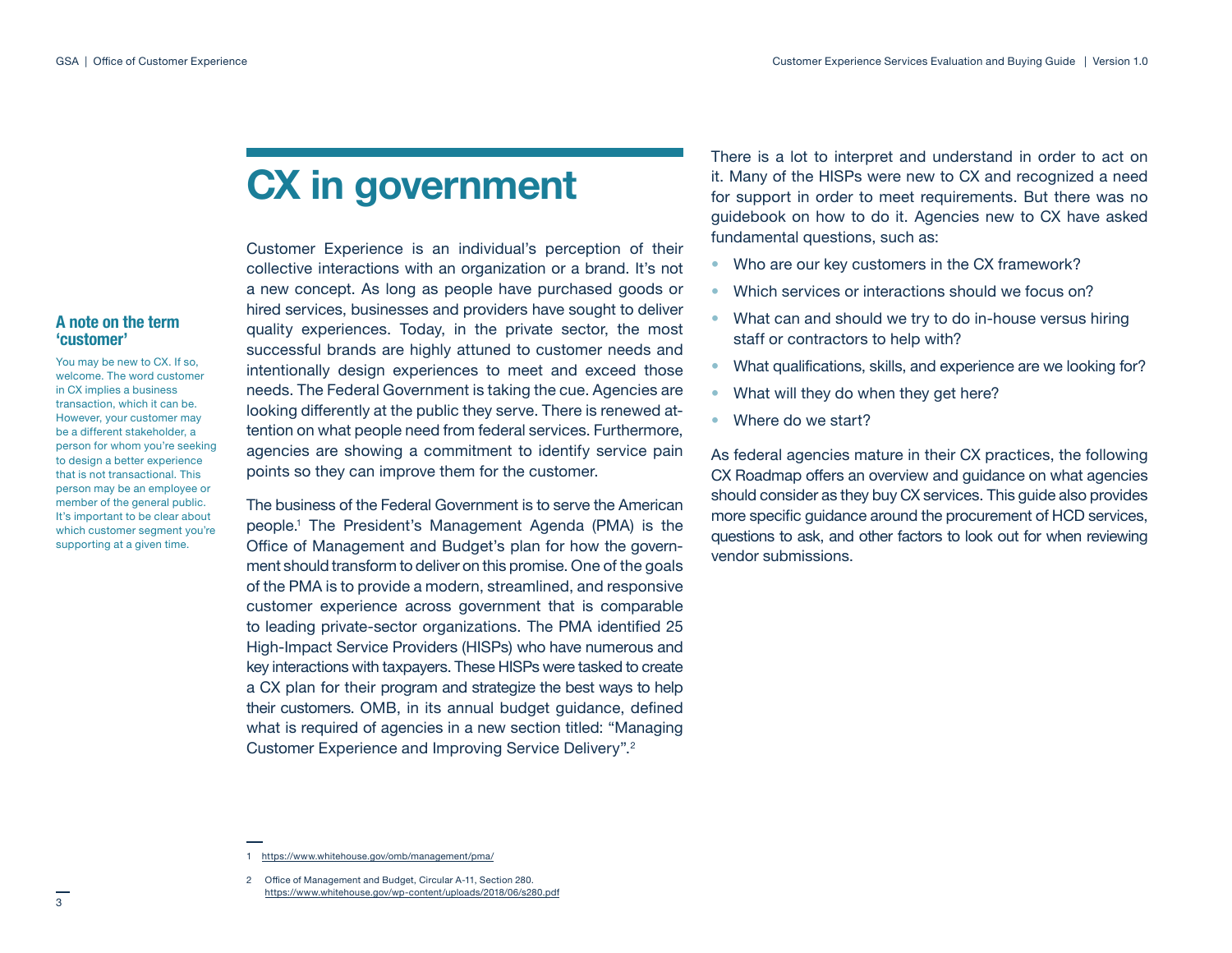## **CX Roadmap**



Focus will concentrate momentum. Work with leaders and existing data to identify an agreed-upon pain point, then leverage contracts to bring speed and expertise to solve it.



Look forward and think of the story you want to tell others after the initial priority work is done. Then look backward and build a plan to realize that vision.

Think about how you will measure the impact of your CX efforts.

Stretch beyond the status quo. Envision what this service could look like in 5 years and aim to do that in 1 year.



Find the people within and outside the organization whom you can partner with. The CX Cross Agency Priority Goal team and other agency CX professionals can help guide you through this process.

Engage stakeholders as partners and co-creators versus clients or direct reports.

Shape contractor relationships so they build the capacity of your program and agency (e.g., processes, training, templates, hiring guidance) while solving CX challenges.



#### **Share your research in the open.**

Start talking to customers to ensure that you're solving the right problems for the right people.

Share your insights relentlessly with customers. Always keep them in the loop and they will be your biggest advocates.

Integrate periodic briefings to internal leaders within contracting agreements to share insights, choose pilots, and demonstrate results.

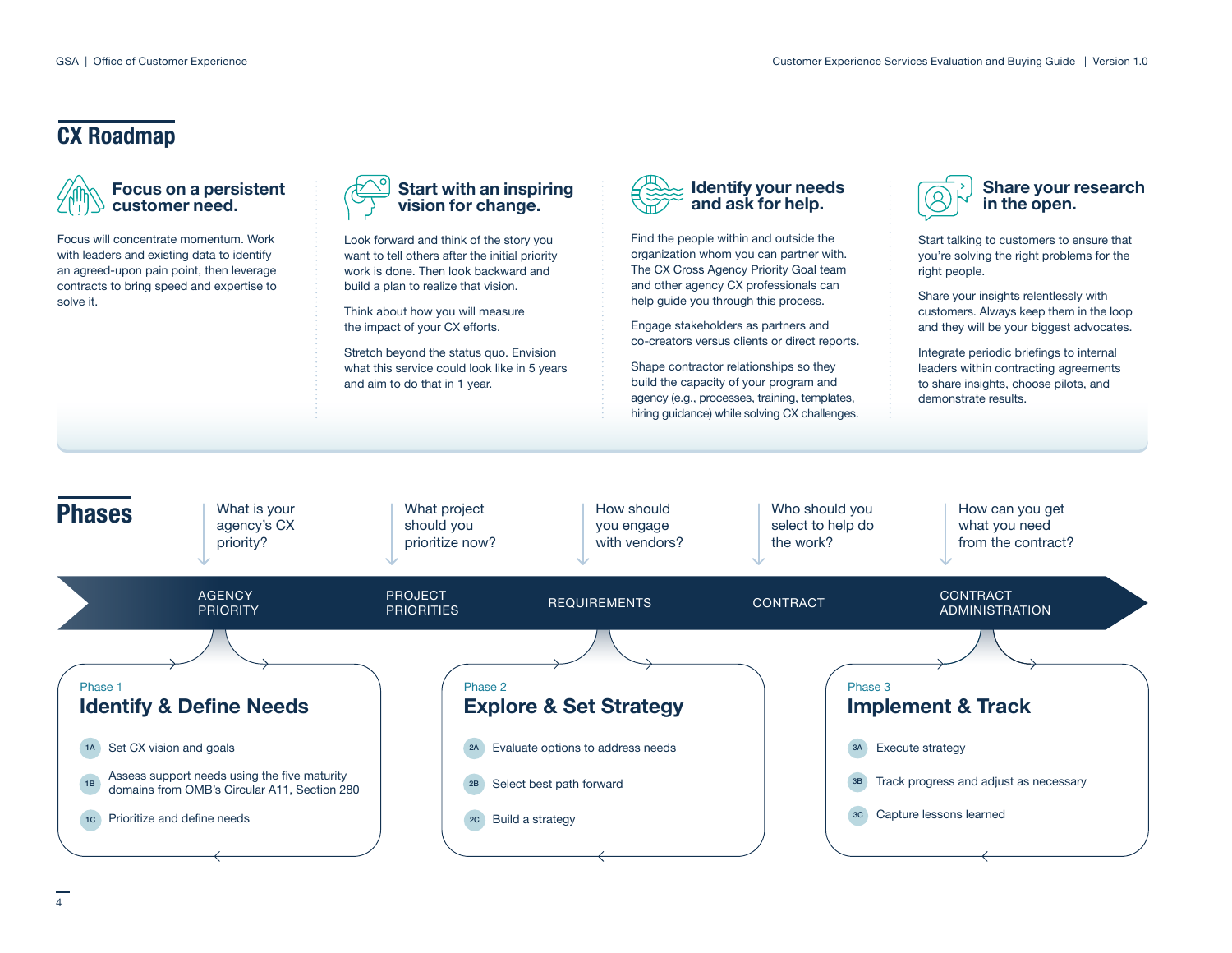### **Identify & Define Needs** Phase 1

## Set CX vision and goals

Start by creating an aspirational description of the customer experience that your organization wants to provide.

#### **Key questions for you to ask:**

- What does great CX look like for our organization?
- What are the biggest CX challenges that we want to focus on?
- What should our goals be to meet those challenges; how will we measure progress?

#### Assess support needs using the five A-11 domains

Determine your greatest CX support needs. Frame your assessment around the A-11 CX maturity domains: Measurement, Governance, Organization & Culture, Customer Research, Service Design.

#### **Key questions for you to ask:**

- What projects should we take on to address our biggest challenges and advance our CX maturity?
- What are the CX capacity and skill gaps that we need to fill to effectively take on those key projects and advance our CX maturity?

### Prioritize and define needs

Consider how your CX vision and goals align with those of your agency and leadership priorities.

#### **Key questions for you to ask:**

- What are the projects that we should focus on first?
- What resources will we need to take on our priority projects?
- How might we best describe those resource needs?

#### Phase 2

## **Explore & Set Strategy**

### Evaluate options to address needs

Consider the options for taking on priority projects and advancing the CX maturity of your organization.

#### **Key questions for you to ask:**

- How might we leverage existing resources?
- What are our options (beyond the existing resources)?
- For each option, what are the pros and cons, and what kind of return on investment might we expect?

### Select the best path forward

After taking a hard look at each option, recommend your best path forward to decision makers.

#### **Key questions for you to ask:**

- Have you engaged with key stakeholders in evaluating your options and selecting your best path forward?
- What is the estimated cost and level of effort to implement your recommendations?
- What are the expected benefits of your selected option?

### <sup>2C</sup> Build a strategy

Circle back to *Phase 1* and create a strategy that links your selected path with the vision, goals, and needs that you defined. Your partnership with acquisition staff is crucial at this stage.

#### **Key questions for you to ask:**

- What work should remain in-house vs. what should be contracted?
- For contracted work, what is your acquisition strategy?
- How will you measure success?

#### **Implement & Track** Phase 3

### **Execute strategy**

Ensure that you have the in-house CX skills and capacity needed to effectively execute your acquisition strategy. Consider partnering with other federal CX professionals.

#### **Key questions for you to ask:**

- Is there a pool of strong CX services vendors, vetted via market research or other means?
- Are all of the key ingredients for a solid acquisition in place (timeline, funds, Performance Work Statement (PWS)/Statement of Objectives (SOO), Quality Assurance Surveillance Plan (QASP), source selection plan, etc.)?

#### Track progress and adjust as necessary

As you onboard a CX services contractor, you'll want to communicate expectations and how you will partner to take on priority projects and advance the CX maturity of your organization.

#### **Key questions for you to ask:**

- Do you have a contract administration plan?
- Do you have a consistent cadence of communications and progress reporting activities in place?
- Have you engaged with all key stakeholders along the way and do you have a process in place to gather their feedback?

### Capture lessons learned

As you learn what works/does not work, you'll want to capture those lessons. This is key to continuously improving your CX program.

#### **Key questions for you to ask:**

- Do we have a consistent process in place for capturing and sharing lessons learned?
- Is our CX program improving based on lessons learned?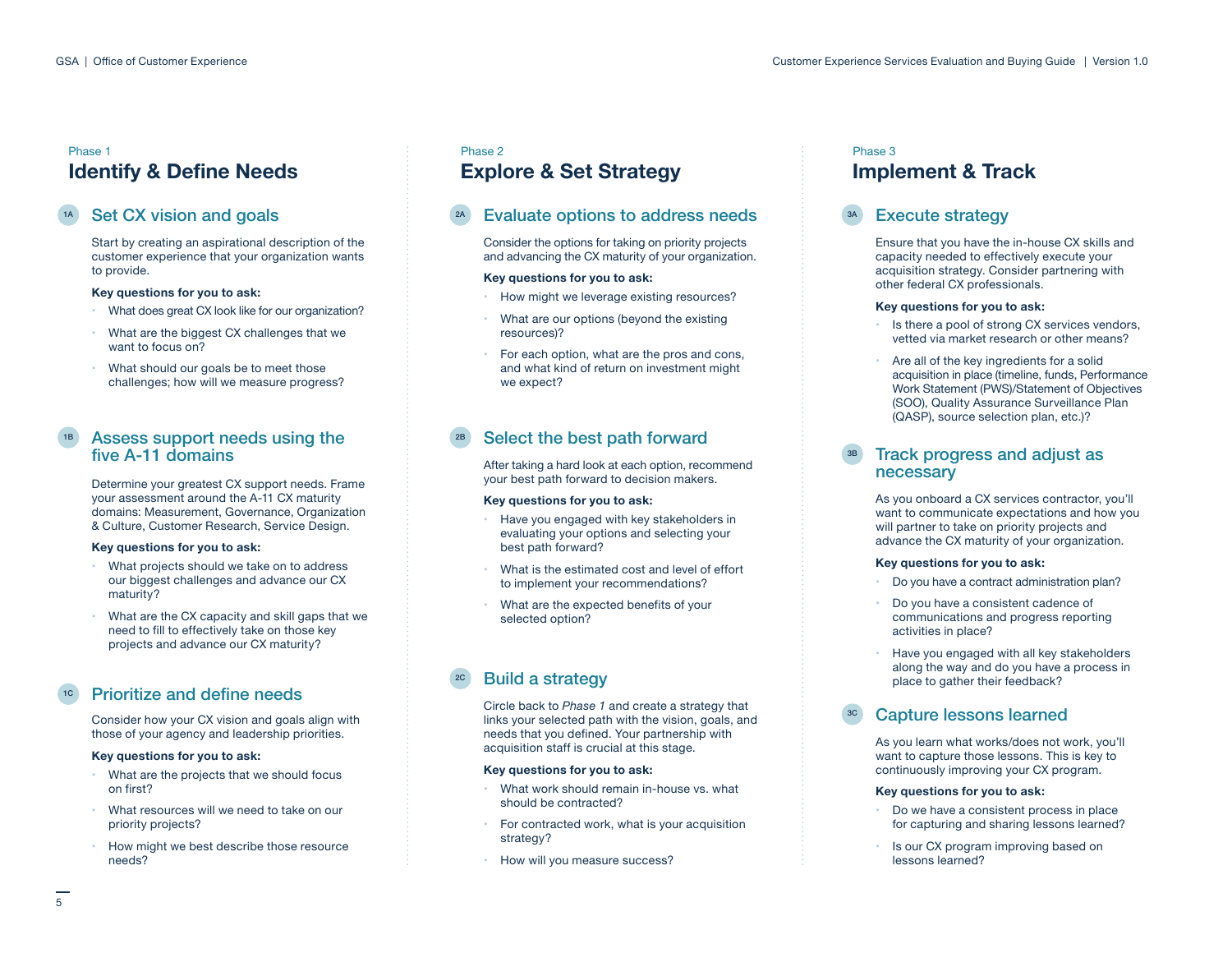## **Principles for evaluating CX service providers**

The rise in attention on CX in government has brought an influx of articles, reports, books, and guides, which vary in emphasis and orientation. Most include putting the customer at the center of service evaluation and improvement. For this guide, we've surfaced five CX principles pertinent to evaluating service providers.

#### **5 CX principles**

The firms which you consider should be able to address each of these principles in their case studies and responses.

- 1. Start with empathy for the customer
- 2. Use HCD practices to understand customer journeys and needs
- 3. Involve customers in service design improvements
- 4. Create, test, and refine ideas and solutions
- 5. Measure efforts against outcomes that point to tangible improvements in customer experience

The evaluation criteria shared in this guide is synthesized from 108 responses to a Request for Information (RFI) completed by businesses on their capabilities to provide HCD services in the context of CX. GSA's Office of Customer Experience (OCE) initiated the RFI, reviewed the responses, and authored this guide. If you're more interested in the RFI and how OCE conducted the study, please skip to [page 9.](#page-8-0)

If you're new to this approach, you may wonder what Humancentered Design has to do with customer experience. HCD is a method that service providers use to understand real customer needs and to design or improve service delivery based on that understanding. A firm may not use the term HCD; however, CX work will always center on the customer from start to finish.



## **Evaluation criteria of industry partners**

## **What to seek**

- � A clear description of the firm's Human-centered Design methodology and how it has been applied in practice (see case study reference below)
- Fluency in applying customer experience principles and practices
- At least one in-depth case study that includes:
	- ° A clear focus on a customer experience project
	- A description of the firm's role, the scope of their work, and how they worked with the client and customers
	- ° The activities taken to understand customer needs and challenges across touchpoints
	- ° An explanation for how the firm and client focused on the domain for the project. Did the client hire the firm to execute tasks or to help frame the problem to be solved?
	- ° A description of the solution and how they arrived at it
	- ° Artifacts from the project, such as research materials, maps, diagrams, or prototypes
- � A summary of the impact that the firm had on helping the client achieve customer-centered outcomes
- � Relevant examples, details, and artifacts which demonstrate an understanding of all five OMB Circular A11, Section 280 domains (Measurement, Governance and Strategy, Culture and Organization, Customer Research, and Service Design)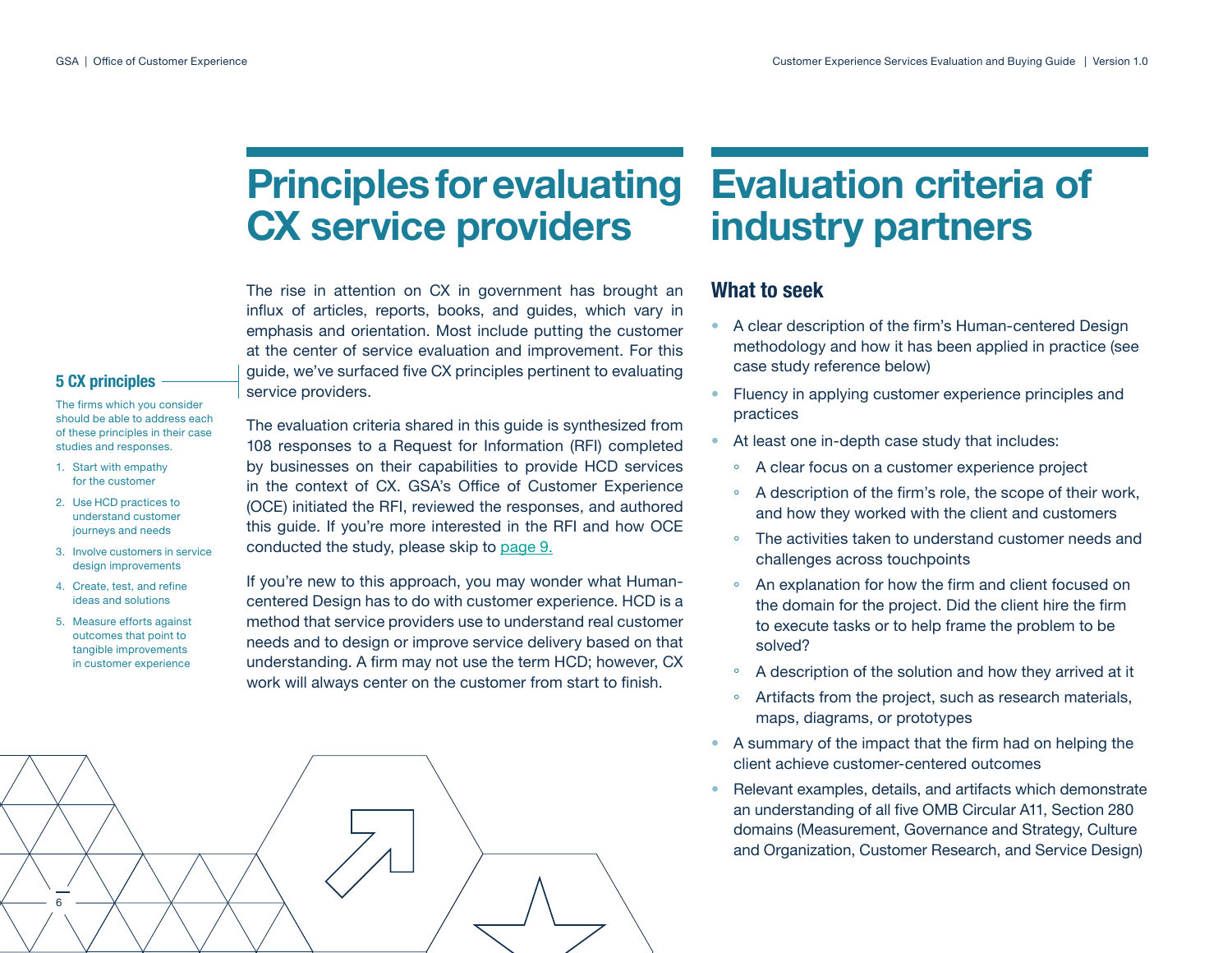#### **Shortlist of responsibilities**

Sample evaluation criteria for full-time staff or contract support:

- � Lead and manage complex projects from discovery and design to technical development and implementation
- � Utilize HCD methods, tools, and approaches, such as: design thinking, service design, content design, product design, behavioral science, ethnographic research, usability research, or accessibility assessment
- � Develop research plans with an understanding of how disparate systems function and change over time with multiple user groups
- � Execute research that helps programs better understand stakeholder needs to inform improvements to products, services, policies, and processes
- � Produce user needs specs. & experience goals, personas, journey maps, storyboards, scenarios, flowcharts, and design prototypes
- � Make findings relevant and impactful for design and action through a variety of formats such as insights, stories, videos, experiences and exhibits
- � Design product and service ideas with low and high fidelity mockups using methods like sketching, wireframing, and/ or prototyping
- � Plan, manage, and execute on an idea from concept to launch to meet key milestones and real customer needs

 $\overline{7}$ 

## **What to seek (continued)**

- � Appropriate tools and approaches have been utilized for specific needs (e.g., personas for customer segmentation)
- � Applied customer insights and evidence to set strategic design direction for projects
- � Expertise using a variety of quantitative and qualitative customer feedback collection methods and tools
- � Approach and examples of the firm collaborating with clients throughout projects, including evidence of teaching or training on HCD methods
- Experience working with multiple stakeholders across a delivery system and organization chart
- � Quality design artifacts including: journey maps, service blueprints, personas, prototypes, wireframes, data visualizations, and customer stories. Don't be afraid to ask for these and other relevant examples in your engagements with industry
- Experience and/or familiarity working with systems, processes, policies, and regulations
- � Ability to work efficiently and effectively moving through HCD processes
- � Work that spans and integrates multiple channels (e.g., website or kiosk) and touchpoints (e.g. login or call for support) to improve CX
- Competent project management including: scoping, planning, staffing, using the right methods, meeting milestones, evaluation, reporting accomplishments, and staying on budget

## **What to be cautious of**

- � Lack of specificity and quality of the response overall, such as generic sales pitches
- Long list of certifications that are not relevant to your requirements
- � Heavy on methods, services, and details about the firm while lightly covering case study details
- Emphasis on the design and deployment of complex technology solutions; may look like narrow focus on digital tools or touchpoints
- Lack of understanding of the differences between HCD, Agile, and Lean methodologies. For example, a vendor may describe a client project that followed the steps of an Agile development process as a sample of their HCD experience. Moreover, scout for businesses that deliberately mislabel or mischaracterize work to fit RFI criteria
- � Pitching a pre-packaged solution vs. a tailored approach that is based on client's real customer needs
- � Insufficient explanation of root cause analysis, customer understanding, and problem/opportunity framing
- Lack of relevant experience, examples, or evidence to demonstrate fluency with subject matter or ability to perform HCD work in service of CX projects
- � Within a case study or project, there is no clear indication of how the firm's work has contributed to a measurable outcome
- Length of HCD projects: they typically are short term (weeks to months). Be skeptical of open-ended maintenance projects that last for years, without defined goals
- Lack of demonstrated competence in assessing and measuring customer experience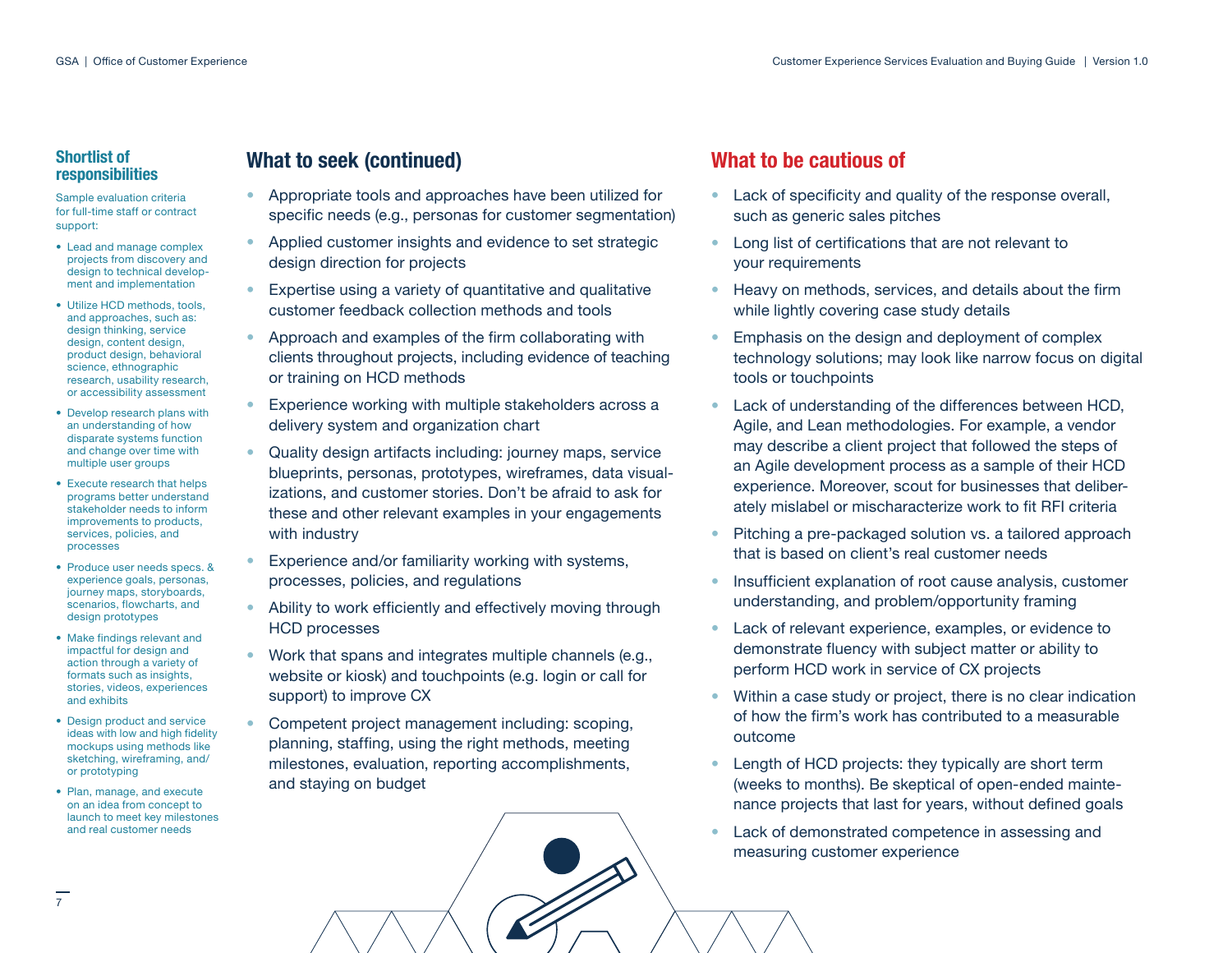## **Questions for framing CX efforts and HCD services acquisition**

In building a plan for acquiring HCD support services, there are a number of questions you'll want to address, such as:

- � What support services do you need, e.g., initial discovery research, customer journey mapping, service design, establishing CX measures, CX capacity building?
- Are there specific CX challenges and opportunities that you want to take on?
- How might you leverage existing resources?
- What are your options (beyond working with the existing resources)?
- � Have you engaged with key stakeholders in evaluating your options?
- � What is the estimated cost/level of effort and benefits for each option?
- � What work should remain in-house vs. what should be contracted?
- How will you measure success?

ERSPERANDERE

## **How might you engage with vendors**

In an effort to improve awareness of how to engage with vendors, the White House published business strategies for departments and agencies to use. Visit this link to learn more about great ways to engage the vendor community: [https://www.whitehouse.gov/wp-content/uploads/2019/05/](https://www.whitehouse.gov/wp-content/uploads/2019/05/SIGNED-Myth-Busting-4-Strenthening-Engagement-with-Industry-Partners-through-Innovative-Business-Practices.pdf) [SIGNED-Myth-Busting-4-Strenthening-Engagement-with-In](https://www.whitehouse.gov/wp-content/uploads/2019/05/SIGNED-Myth-Busting-4-Strenthening-Engagement-with-Industry-Partners-through-Innovative-Business-Practices.pdf)[dustry-Partners-through-Innovative-Business-Practices.pdf](https://www.whitehouse.gov/wp-content/uploads/2019/05/SIGNED-Myth-Busting-4-Strenthening-Engagement-with-Industry-Partners-through-Innovative-Business-Practices.pdf)

Once you have an acquisition plan to fulfill your HCD service needs, there are a number of ways to procure those services. GSA offers acquisition vehicles. Visit this site for more information: [https://www.gsa.gov/buying-selling/products-ser](https://www.gsa.gov/buying-selling/products-services/professional-services)[vices/professional-services](https://www.gsa.gov/buying-selling/products-services/professional-services)

We also advise partnering with your agency's procurement services organization to explore your options for procuring HCD services.

Reference the Periodic Table of Acquisition Innovation: <https://www.fai.gov/periodic-table/>

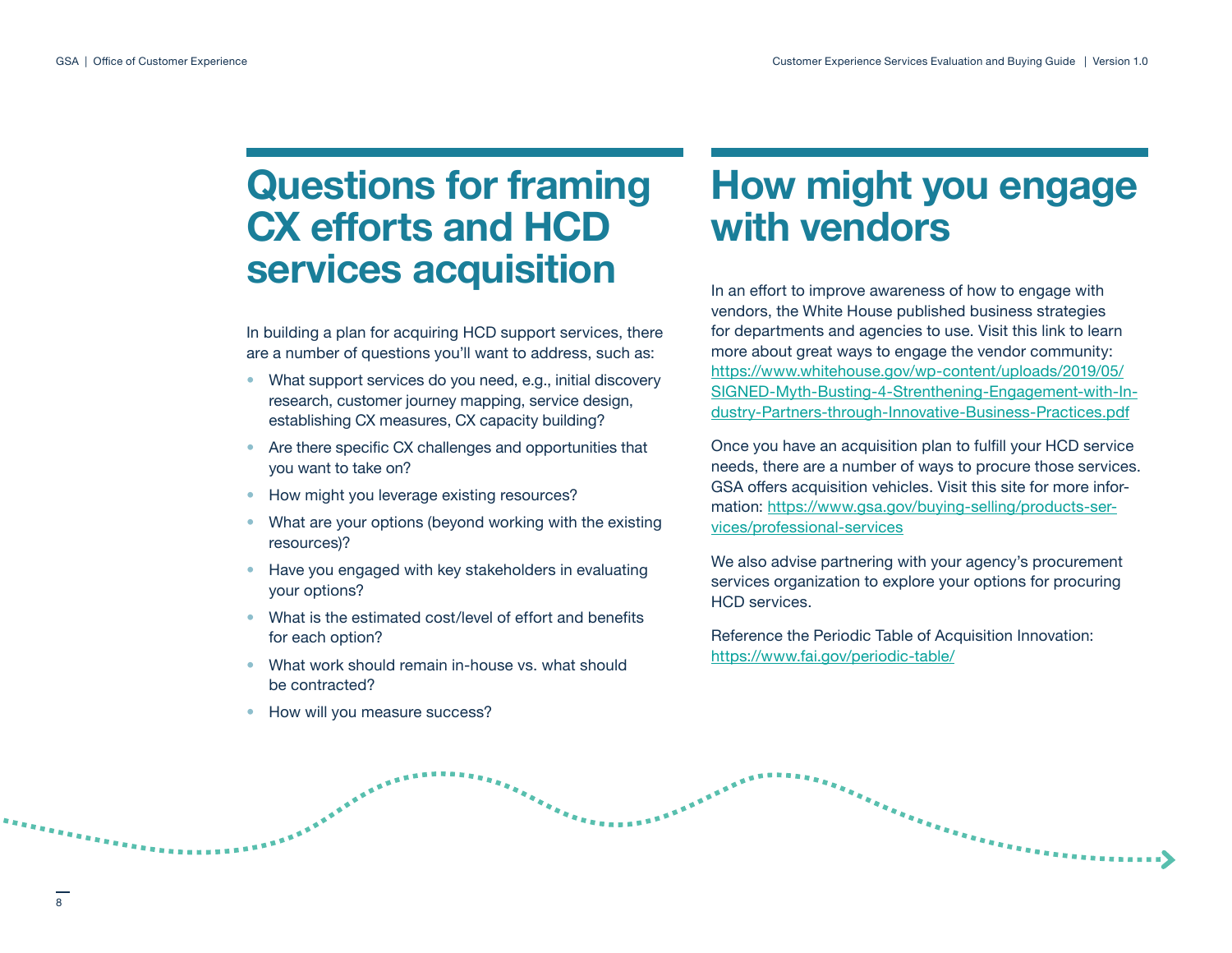## <span id="page-8-0"></span>**The RFI**

GSA's Office of Customer Experience (OCE) is the first agency-wide organization to focus solely on improving customer experience and fostering a customer-first mentality. The team assisted with many CX efforts under the PMA. In seeing that many HISPs don't have in-house expertise to perform HCD methods, OCE wanted to make it easier for them to find partners outside of the government. OCE sent a Request for Information (RFI) to industry using GSA's Market Research as a Service. The intent of the RFI was to provide HISPs and the rest of the government a base from which to start their search for partnerships.

The RFI asked firms to provide the following information:

- Currently held government contracts
- NAICS code
- � Business size
- Socio-economic category

The RFI also asked respondents to answer questions on whether they had relevant experience providing certain types of services listed in the five domains of OMB's Circular A11, Section 280, Managing Customer Experience and Improving Service Delivery:

- � Measurement
- Governance
- � Organization & Culture
- Customer Research
- Service Design

Lastly, the RFI asked respondents to share a CX project with a medium to large client that spans the full-range from discovery to design to measurement. The RFI required them to submit one to three examples and to limit their submission to three pages. Of note for the reader, the following data includes vendors who currently offer HCD and CX services through GSA contracts and some who currently do not.

## **Data on RFI responses**

OCE received a total of 108 submissions. The following are the small-business designations:

- 74 identifying as small-business
- 11 8(a)
- � 10 Woman Owned Small Business (WOSB)
- � 8 Small Disadvantaged Business
- 6 HubZone
- � 6 Service-Disabled Veteran-Owned
- � 6 Woman-Owned Business
- � 4 Economically Disadvantaged WOSB
- � 4 Veteran Owned Small Business

Here are the number of respondents who held government contracts through GSA:

- 76 Schedule 70
- � 40 00CORP
- $\bullet$  14 Stars 2
- 11 OASIS Unrestricted
- � 10 Alliant 2
- � 1 OASIS Small Business
- � 34 Other GSA Contracts
- 8 No GSA contract

#### **What is an RFI in government?**

A Request for Information (RFI) is a step in a procurement process that allows the government to gather information from service providers and stakeholders to define the goals toward a desired result. This is a collaborative step, one that creates a shared vision for success and leads to a more effective Request for Proposals.<sup>1</sup>

[https://results4america.org/](https://results4america.org/tools/rfi-guide-requests-information-can-improve-government-human-servic) [tools/rfi-guide-requests-informa](https://results4america.org/tools/rfi-guide-requests-information-can-improve-government-human-servic)[tion-can-improve-government-hu](https://results4america.org/tools/rfi-guide-requests-information-can-improve-government-human-servic)[man-services-contracting/](https://results4america.org/tools/rfi-guide-requests-information-can-improve-government-human-servic)